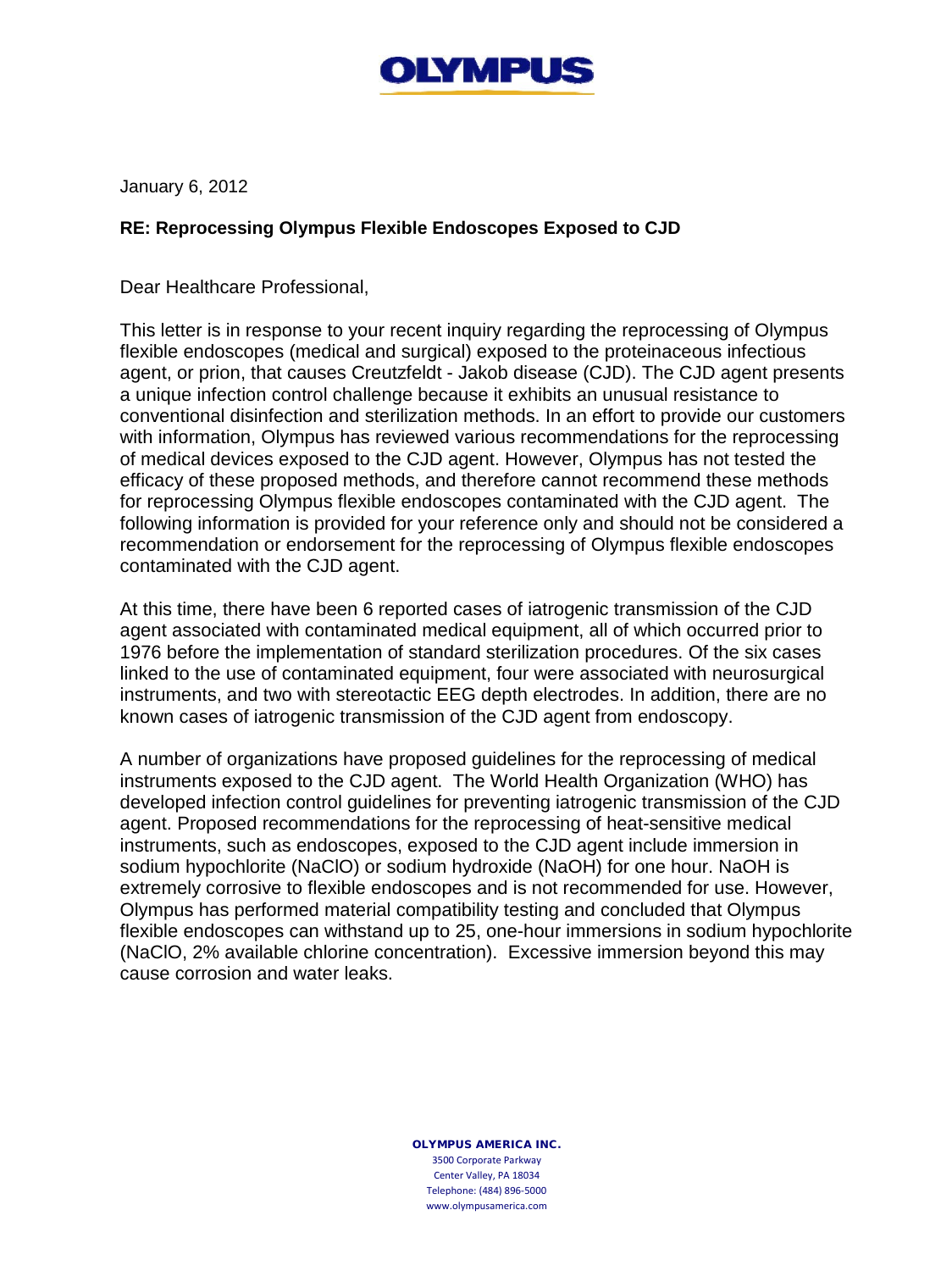## **OLYMPUS**

It is important to note that Olympus has not tested the efficacy of immersion in NaCIO and makes no claims regarding the effectiveness of this procedure for reprocessing endoscopes contaminated with the CJD agent. Olympus only confirms the material compatibility of NaClO with Olympus flexible endoscopes.

To evaluate reprocessing any medical instrument exposed to the CJD agent, published guidance documents recommend that a comprehensive risk assessment be performed. The risk assessment is based upon three primary criteria: the CJD status of the patient (high or low risk), the potential infectivity of the tissue examined (high, low or no infectivity), and the classification of the medical device (critical vs. semi-critical). Olympus recommends that you consult with your infection control department and/or industry experts to determine a strategy that reduces or eliminates the risk of iatrogenic transmission of the CJD agent.

Olympus continues to monitor published studies and guidance regarding the destruction or inactivation of the agents responsible for transmissible spongiform encephalopathies, including variant CJD (vCJD), and will review its recommendations as additional information becomes available. Below is a list of useful references that provide guidance on reprocessing medical instruments exposed to the CJD agent.

If you have any additional questions, please contact your local Olympus sales representative or the Olympus Technical Assistance Center at 1-800-848-9024 (United States). Thank you.

Sincerely,

Mary Com Jognach

Mary Ann Drosnock, MS, CIC Scientist, Clinical Affairs maryann.drosnock@olympus.com

OLYMPUS AMERICA INC. 3500 Corporate Parkway Center Valley, PA 18034 Telephone: (484) 896-5000 www.olympusamerica.com